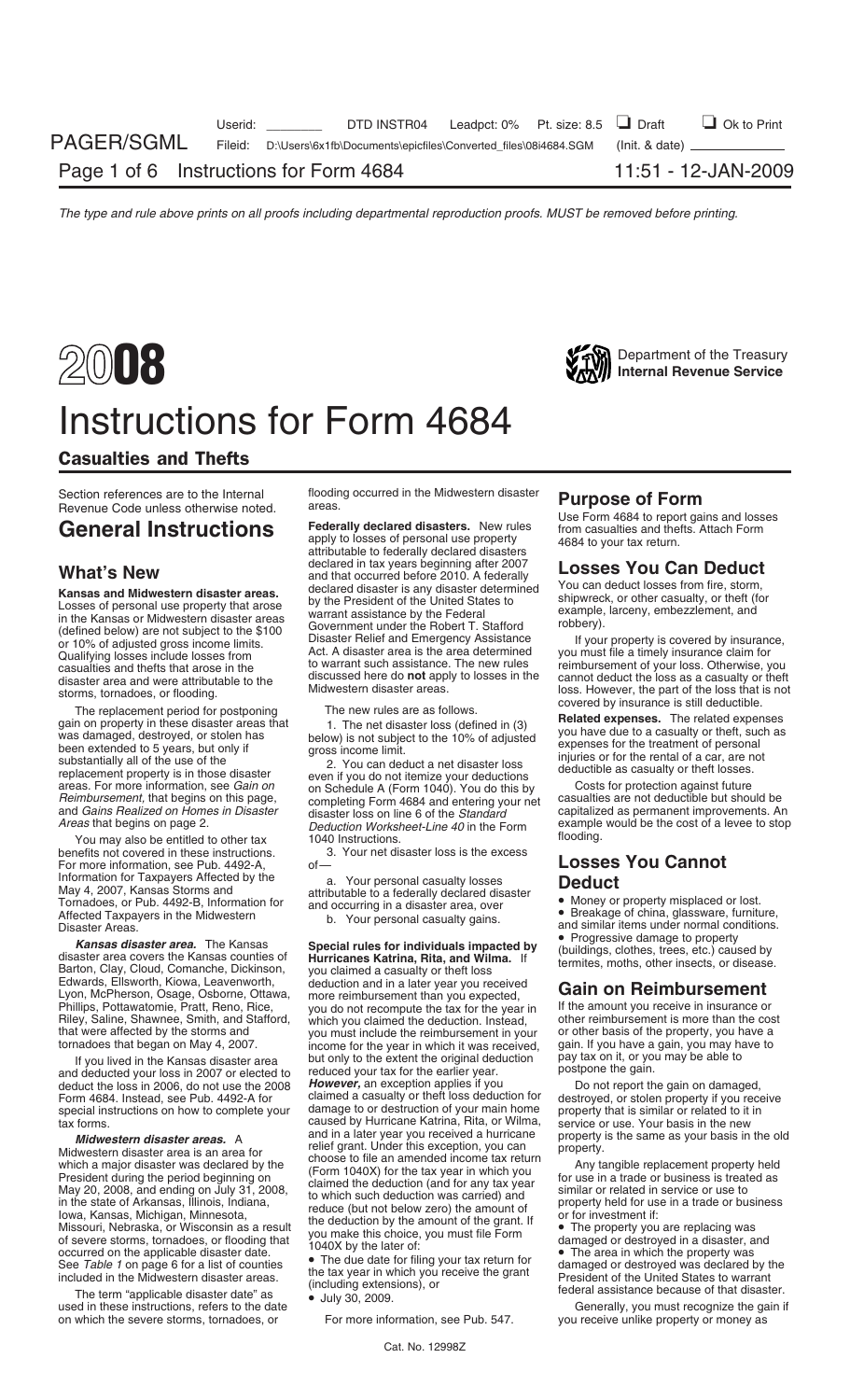choose to postpone all or part of the gain if, federally declared disaster area, a<br>within 2 years of the end of the first tax year Midwestern disaster area, or the Kansas

terrorist attacks on September 11, 2001, in<br>
the New York Liberty Zone, but only if<br>
substantially all of the use of the<br>
substantially all of the use of the<br>
substantially all of the use of the<br>
substantially all of the

2007, as a result of the storms or tornadoes, the use of the use of the use of the use of the use of the use of the<br>
2007, as a result of the storms or tornadoes, *Katrina, Rita, and Wilma* on page 1.<br>
2007, as a result of but only if substantially all of the use of the **insurance processed for the insurance property** is in that disaster **Disaster Losses** replacement property is in that disaster **Disaster Losses** unscheduled personal property that was part area.

see Pub. 547, Casualties, Disasters, and disaster loss, specify the date(s) of the replacement property is in that disaster<br>Thefts. area.

reimbursement. But you generally can If your main home was located in a and state in which the damaged or<br>choose to postpone all or part of the gain if, federally declared disaster area, a destroyed property was located. within 2 years of the end of the first tax year Midwestern disaster area, or the Kansas To determine the amount to deduct for a<br>in which any part of the gain is realized, you disaster area, and that home or any of its disa

includes the states of Alabama, Florida,<br>
Louisiana, and Mississippi) and that not deduct that part until the tax year when<br>
property was converted after August 24. you become reasonably certain that it will

areas.<br>areas. disaster that occurred in an area warranting for that single item of property exceed the<br>To perform all of the goin the sect of public or individual assistance (or both), you cost of the replacement property.

For details on how to postpone the gain, On the return on which you claim the only if substantially all of the use of the ine of the set of the set of the set of the set of the set of the set of the set of the set of the s disaster and the city, town, county or parish, area.

in which any part of the gain is realized, you<br>
purchase:<br>
purchase the disaster area, and that home or any of its<br>
expecting the disaster or the disaster, special rules apply. See Gains<br>
the disaster loss, you must take i

## property was converted after August 24, you become reasonably certain that it will **Gains Realized on Homes**

2005, as a result of Hurricane Katrina, but<br>
only if substantially all of the use of the<br>
encement property is in that disaster<br>
encement property is in that disaster<br>
encement property is in that disaster<br>
encement of th

area. A disaster loss is a loss that occurred in an<br>
e Midwestern disaster areas (which include<br>
e Midwestern disaster areas (which include<br>
e Train counties in the states of Arkansas,<br>
llinois, Indiana, Iowa, Kansas, Mich only if substantially all of the use of the<br>
replacement property is in those disaster is the insurance proceeds treated as received<br>
disaster that occurred in an area warranting for that single item of property exceed the

To postpone all of the gain, the cost of the replacement property matches equal to individual assistance (or both), you cost of the interparent property and the equal to immediately prior to the tax year in which the repla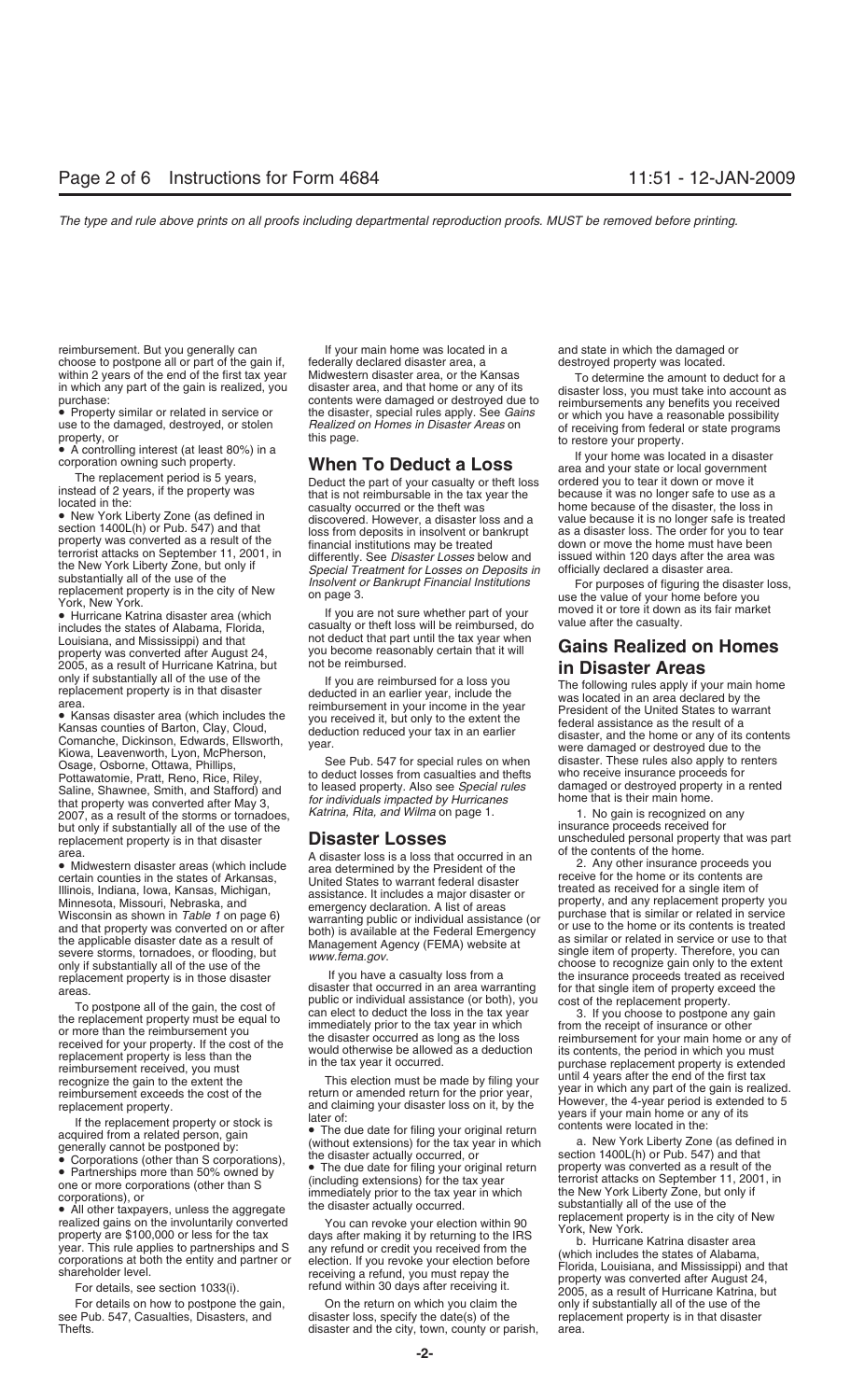c. Kansas disaster area (which includes (\$10,000 if you are married filing If property is used partly in a trade or<br>the Kansas counties of Barton, Clay, Cloud, separately). Your deduction is reduced by business and partly the Kansas counties of Barton, Clay, Cloud, separately). Your deduction is reduced by business and partly for personal purposes, Comanche, Dickinson, Edwards, Ellsworth, any expected state insurance proceeds and such as a Comanche, Dickinson, Edwards, Ellsworth, any expected state insurance proceeds and <br>Kiowa, Leavenworth, Lyon, McPherson, is subject to the 2% adjusted gross income Osage, Osborne, Ottawa, Phillips, https://www.imit.com/en/contract/community/community/community/community/community/community/community/community/community/community/community/community/community/community/community/commu Pottawatomie, Pratt, Reno, Rice, Riley,<br>Saline, Shawnee, Smith, and Stafford) and

6) and that property was converted on or for the financial institution, or are for income-producing purposes.<br>
after the applicable disaster date as a result officer of the financial institution, or are for income-producin of severe storms, tornadoes, or flooding, but related to any such owner or officer, you Do not include any loss previously if substantially all of the use of the cannot deduct the loss as a casualty loss or deducted on an replacement property is in those disaster as an ordinary loss. See Pub. 550,<br>If you are liable for casualty or theft<br>Investment Income and Expenses, for the losses to property you lease from someone

areas. Income and Expenses.<br>
Investment Income and Expenses, see Pub. 547.<br>
Pub. 547. For details on how to postpone gain, see Income definition of "related." else, see Pub. 547.

for the home, \$25,000 for unscheduled<br>personal property in your home, \$5,000 for<br>iewelry, and \$10,000 for a stamp collection. loss, complete Form 4684 as follows: On Enter on this line the amount of insurance or jewelry, and \$10,000 for a stamp collection. loss, complete Form 4684 as follows: On Enter on this line the amount of insurance or<br>The jewelry and stamp collection were kept line 1, enter the name of the financial other re The jewelry and stamp collection were kept line 1, enter the name of the financial other reimbursement you received or expected or expection of the name of the financial or expective for each property. Include your institu in your home and were scheduled property institution and "Insolvent Financial<br>on your insurance policy. No gain is lnstitution." Skip lines 2 through 9. Enter the recognized on the \$25,000 you received for amount of the loss on line 10, and complete filing a claim for reimbursement. For<br>the unscheduled personal property. If you the rest of Section A. example, your car worth \$2,000 i the unscheduled personal property. If you the rest of Section A. example, your car worth \$2,000 is totally<br>reinvest the remaining proceeds of the property is a later year you reserved as destroyed in a collision. You are i reinvest the remaining proceeds of<br>
\$215,000 in a replacement home, any type<br>
of replacement contents (whether scheduled<br>
or unscheduled), or both, you can elect to<br>
or unscheduled), or both, you can elect to<br>
or unschedul reinvest in a replacement home, any type of<br>replacement contents (whether scheduled or **Specific Instructions** loss. If, in a later tax year, you determine<br>unscheduled), or both. To postpone gain,<br>you must purchase the rep you must purchase the replacement **Which Sections To** reimbursed for all or part of the loss, you<br>property before 2013. Your basis in the **Which Sections To** can deduct for that year the amount of the replacement property equals its cost **Complete** loss that is not reimbursed.<br>
decreased by the amount of any postponed lise Section A to figure casualty or theft **Types of reimbursements.** Insurance is

deduction) on Schedule A (Form 1040), resulting from federally declared disasters agencies, it is considered a reimbursement.<br>Itemized Deductions, line 23, or Schedule A (defined on page 1 under *What's New)*. (The A bondi Form 1040NR), Itemized Deductions, line  $\frac{100 \text{ H H H}}{11}$  and the Section B to figure casualty or theft reimbursement.<br>11. You cannot elect the ordinary loss Use Section B to figure casualty or theft reimbursement.<br>11. Y deduction if any part of the deposits related gains and losses for property that is used in maximum amount you can claim is \$20,000 purposes.

is subject to the 2% adjusted gross income figure the personal part in Section A and the limit.

Follow and Wisconsin as shown in Table 1 on page<br>
Saline, Shawnee, Smith, and Stafford) and<br>
that property was converted after May 3,<br>
2007, as a result of the storms or tornadoes,<br>
the start of the start of the start of t

cannot deduct the loss as a casualty loss or as an ordinary loss. See Pub. 550,

Fub. 547.<br> **Example.** Your main home and its<br>
contents were completely destroyed in 2008<br>
by a tornado in a federally declared disaster<br>
by a tornado in a federally declared disaster<br>
accounts. Once you make the election,

decreased by the amount of any postponed<br>gain.<br>Similar the most common way to be reimbursed for<br>session A to figure casualty or theft<br>income-producing purposes.<br>Losses on Deposits in<br>Nonbusiness casualty or theft losses ar

**Insolvent or Bankrupt** deductible only to the extent that the amount<br> **Financial Institutions** deductions the loss from each separate casualty or<br>
If you are an individual who incurred a loss des so reduced) during the ye If you are an individual who incurred a loss of all losses (as so reduced) during the year cost of the repairs are considered<br>from a deposit in a bank, credit union, or is more than 10% of adjusted gross income reimburseme other financial institution because of the (FOIIII 1040, line 36, or FOIIII 1040INR, line • A court awards you damages for a<br>bankruption passes in a mount you are about a set in the set limits do not apply to casually or t bankruptcy or insolvency of that institution 36). However, these limits do not apply to casualty or theft loss, the amount you are losses that arose in the Midwestern disaster able to collect, minus lawyers' fees and and y and you can reasonably estimate your loss, losses that arose in the Midwestern disaster able to collect, minus lawyers' for a reas (defined on page 1 under *What's* other necessary expenses, is a reas (defined on page 1 un xou can reasonably estimate you loss, areas (defined on page 1 under *What's* other necessary you can elect to deduct the loss as:  $New$ ) and that were caused by the severe reimbursement. • A casualty loss to personal use property *New*) and that were caused by the severe reimbursement.<br>
on Form 4684, or<br>
on Form 4684, or storms, tornadoes, or flooding. The 10% • You accept repairs, restoration, climit does not apply to net disaster losses cleanup services provided by relief • An ordinary loss (miscellaneous itemized limit does not apply to net disaster losses cleanup services provided by relief<br>deduction) on Schedule A (Form 1040), resulting from federally declared disasters agencies, it is c

insurance coverage whether or not you are filing a claim for reimbursement. For

can deduct for that year the amount of the loss that is not reimbursed.

to the loss is federally insured. The a trade or business or for income-producing casualty or theft loss of several assets at the maximum amount you can claim is \$20,000 purposes.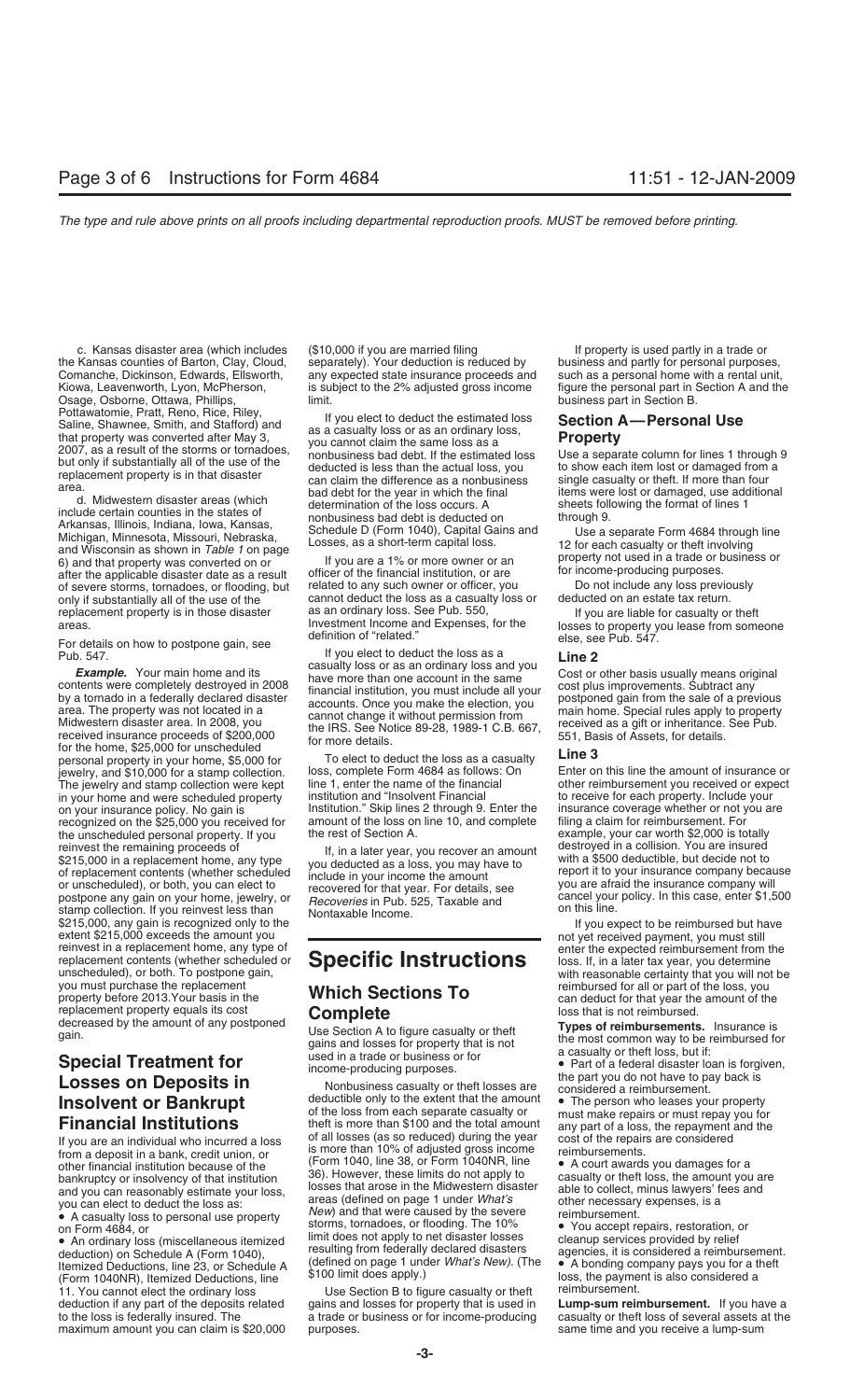reimbursement, you must divide the amount knowledge of sales of comparable property a loss attributable to a federally declared<br>you receive among the assets according to about the same time as the casualty or theft, disast you receive among the assets according to about the same time as the casualty or theft, disaster for purposes of this line and c<br>the fair market value of each asset at the knowledge of your property before and after be add

Grants and other payments you receive to proving your loss.<br>
The approxised value of property and other payments you receive to proving your loss.<br>
The appraised value of property go to Form 4684, line 19.

business income, it does not reduce your decrease in FMV as a result of the casualty casualty or the rest of the rest of the rest of the rest of the rest of the rest of the rest of the rest of the rest of the rest of the r

your income as if you had sold or<br>exchanged your home. You may be able to property to the condition it was in<br>exclude up to \$250,000 of the gain (up to immediately before the casualty,<br>\$500,000 if married filing jointly). \$500,000 if married filing jointly). To exclude • The amount spent for repairs is not Use a separate column of Part I, lines 25 a gain, you generally must have owned and excessive,<br>ived in the property as your main home fo lived in the property as your main home for  $\bullet$  The repairs only correct the damage damaged from a single casualty or theft. If at least 2 years during the 5-year period caused by the casualty, and more than four items we at least 2 years during the 5-year period caused by the casualty, and more than four items were lost or damaged,<br>ending on the date it was destroyed. For  $\bullet$  The value of the property after the repairs use additional shee ending on the date it was destroyed. For • The value of the property after the repairs use additional sheets follow<br>information on this exclusion, see Pub. 523. is not, as a result of the repairs, more than Part I, lines 2

gain is excludable, do not report the the casualty.<br>
casualty on Form 4684. If the gain is more To figure a casualty loss to real estate property used in a trade or business or for casualty on Form 4684. If the gain is more To figure a casualty loss to real estate property used in a trade or business or than you can exclude, reduce the insurance not used in a trade, business, or for income-producing than you can exclude, reduce the insurance<br>or other reimbursement by the amount of<br>the exclusion and enter the result on line 3.<br>Attach a statement showing the full amount<br>Attach a statement showing the full amount<br>Attach of insurance or other reimbursement and the<br>amount of the exclusion. You may be able to<br>postpone reporting the excess gain if you<br>buy replacement property. See Gain on<br>buy replacement property. See Gain on<br>buy replacement

casualty or theft loss but you choose not to<br>
file a claim for the loss, you cannot realize a<br> **Line 15** From Business, figure your deductible<br>
realized a late of the loss on Form 8829, gain from that payment or reimbursement. If line 14 is more than line 13:<br>Therefore, figure the gain on line 4 by **Combine your short-term gains with your** Expenses for Business Use of Your Home. Therefore, figure the gain on line 4 by<br>subtracting your cost or other basis in the<br>property (line 2) only from the amount of<br>short-term gain or (loss) on Schedule D<br>loss from Form 8829, line 34, and "See

**Lines 5 and 6**<br>
Fair market value (FMV) is the price at<br>
which the property would be sold between a<br>
willing buyer and a willing seller, each<br>
market value (FMV) is the price at<br>
which the property would be sold between a

knowledge of your property before and after<br>the occurrence, and the methods of time of the loss.<br> **Grants, gifts, and other payments.** the occurrence, and the methods of **Line 18a**<br>
Grants and other payments you receive to proving your loss. If you are f

Frace casually are considered<br>
The appraised value of property<br>
reimbursements only if they must be used<br>
property. Such payments will reduce your<br>
property. Such payments will reduce your<br>
casualty loss deduction. If ther money you receive, it is not a<br>money you receive, it is not a<br>reimbursement. area where such occurrences are **a** Pub. 519.<br>**Use and occupancy insurance.** If commonplace. This general decline in the deduction for state or l commonplace. This general decline in the deduction for state or local real esta<br>market value is not part of the property's taxes, go to line 18b. Otherwise, do not insurance reimburses you for your loss of market value is not part of the property's taxes, go to line 18b. Otherwise<br>business income it does not reduce your decrease in FMV as a result of the casualty complete the rest of

casualty or theft loss. The reimbursement is<br>
income, and is taxed in the same manner as<br>
your business income.<br> **Main home destroyed.** If you have a gain<br>
be able to use the cost of repairs to the<br>
because your main home

is not, as a result of the repairs, more than If you exclude the gain and the entire the value of the property immediately before Use a separate Form 4684, Section B,<br>In is excludable, do not report the section b, the casualty or the the throublying

FMV because of the casualty or theft.<br>
The FMV of property after a theft is zero<br>
if the property is not recovered.<br>
FMV is generally determined by a<br>
FMV is generally determined by a<br>
FMV is generally determined by a<br>
FMV FMV is generally determined by a defined on page 1). A loss arising in a<br>competent appraisal. The appraiser's Midwestern disaster area is not considered

Gains Realized on Homes in Disaster<br>
Areas, that begins on page 2.<br>
Line 11<br>
Areas, that begins on page 2.<br>
Line 4<br>
If you had a casualty or theft loss<br>
on page 1 under What's New. For a list of<br>
If you had a casualty or t property (line 2) only from the amount of<br>
reimbursement you actually received. Enter<br>
the result on line 4, but do not enter less<br>
than zero.<br>
If you filed a claim for reimbursement but<br>
combine you long-term gains with y

partnerships) and S corporations that have a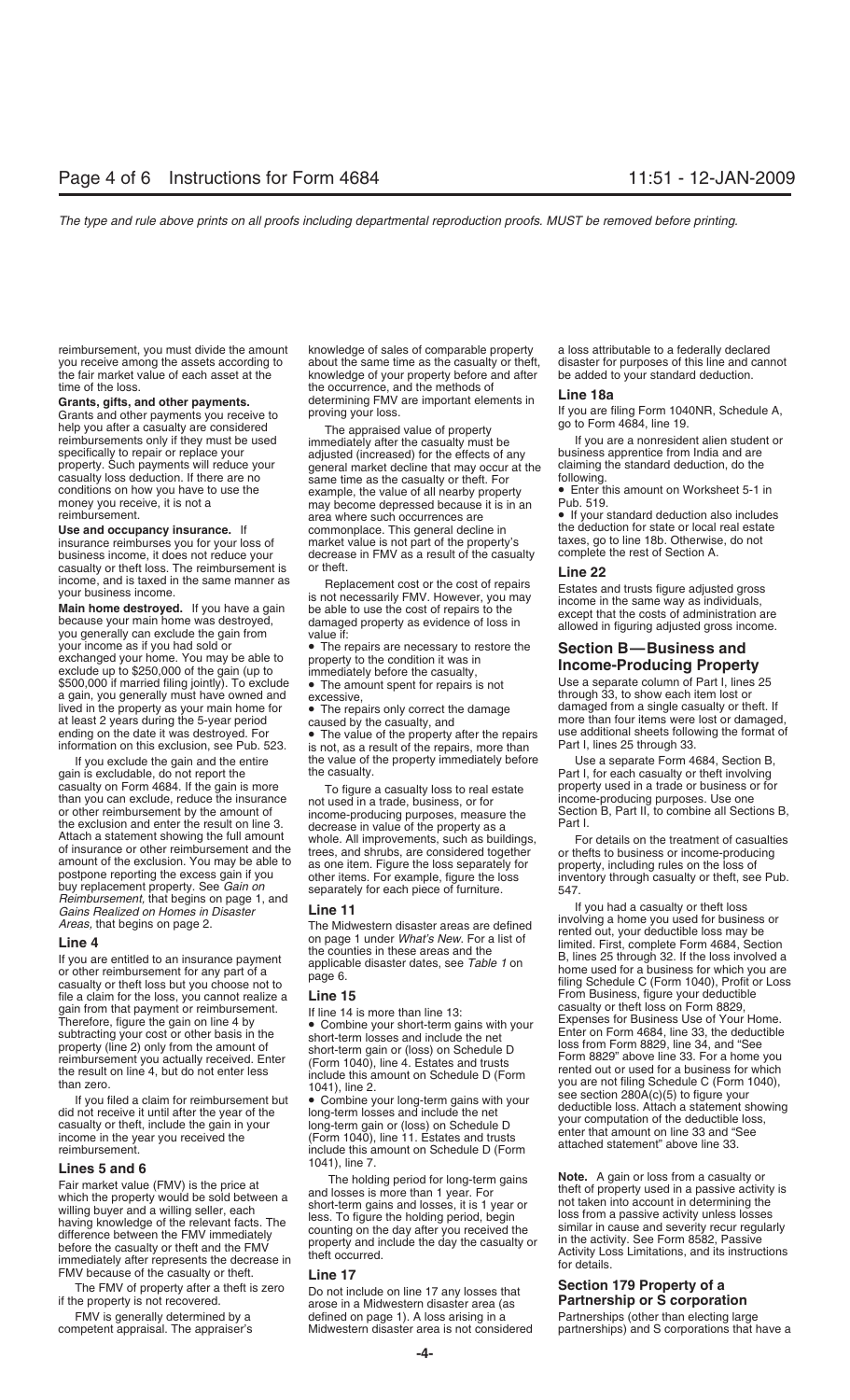casualty or theft involving property for which **Part II, Column (a)** page 1 of your tax return, on the line<br>the section 179 expense deduction was Use a separate line for each casualty or identified as from Form 4797. Next

See the instructions for lines 5 and 6 on Partnerships (except electing large page 4 for details on determining FMV. partnerships), enter on Form 1065,

estate, in which all improvements are line 11. S corporations, enter on Form all other taxpayers who file this form is considered one item, a casualty loss to 1120S, Schedule K, line 12d. Next to that shown below. considered one item, a casualty loss to that business or income-producing property must line, enter "Form 4684." business or income-producing property must<br>be figured separately for each item. For<br>example, if casualty damage occurs to both<br>a building and to trees on the same piece of life you had a casualty or theft gain from **Learni** 

If the amount on line 34 includes losses on Form 4797, Part III, for more information on property held 1 year or less, and losses on the types of property subject to recapture. If property held 1 year or less, and losses on the types of property subject to recapture. If property held for more than 1 year, you must recapture applies, complete Form 4797, property held for more than 1 year, you must<br>allocate the amount between lines 35 and<br>40 according to how long you held each<br>property. Enter on line 35 all gains and<br>losses on property held 1 year or less. Enter<br>losses on losses on property held 1 year or less. Enter<br>on line 40 all gains and losses on property Taxpayers, other than partnerships and S form is filed.<br>held more than 1 year, except as provided in corporations, if Form 4797 is n held more than 1 year, except as provided in the instructions for line 39.

**Line 26** income-producing property and from<br>Cent are diverted basis vaually means **property you used in performing services** as

Line 27<br>See the instructions for line 3 that begin on from this line on page 1 of your tax return, information are confidential, as required by See the instructions for line 3 that begin on from this line on page 1 of your tax return, information are confidential, as required by<br>page 3. Next to that line, enter "Form 4684."<br>Line 28 The time needed to complete and

Estates and trusts, enter on the "Other circumstances. The estimated burden deductions" line of your tax return.<br>See the instructions for lines 5 and 6 on Partnerships (except electing large approved under OMB control numb partnerships, enter on Form 1065-B, Part II, line 11. S corporations, enter on Form

a building and to trees on the same piece of the you had a casualty or thett gain from<br>real estate, measure the loss separately for certain trade, business, or income-producing<br>the building and for the trees.<br>property held property held more than 1 year, you may have to recapture part or all of the gain as have to recapture part or all of the gain as **Line 34** ordinary income. See the instructions for **Copying, assembling,**

required, enter the amount from this line on

Form 4684 to report the transaction.<br>
Instead, see the Instructions for Form 4797<br>
School and the part of line 34 from trade,<br>
School and the School and the Information on this form to carry<br>
Schedule K-1 reporting such a

Cost or adjusted basis usually means are property you used in performing services as section and cost plus improvements, minus are property held for investment, such as the property is depreciation allowed or allowable (in

**See the instructions for line 4 on page 4. Line 38 Line 38 Line 38 form will vary depending on individual**<br>
Estates and trusts, enter on the "Other circumstances. The estimated burden for partnerships), enter on Form 1065, 1545-0074 and is included in the estimates<br>Schedule K, line 13d. Electing large shown in the instructions for their individual **Loss on each item figured separately.** Schedule K, line 13d. Electing large shown in the instructions for their individual Unlike a casualty loss to personal use real partnerships, enter on Form 1065-B, Part II, income ta

| <b>Record Keeping</b> Inf., 58 min.                             |         |
|-----------------------------------------------------------------|---------|
| Learning about the law or<br>the form $\dots \dots \dots \dots$ | 27 min. |
| <b>Preparing the form</b> 1 hr., 7 min.                         |         |
| Copying, assembling,<br>and sending the form to                 | 34 min. |